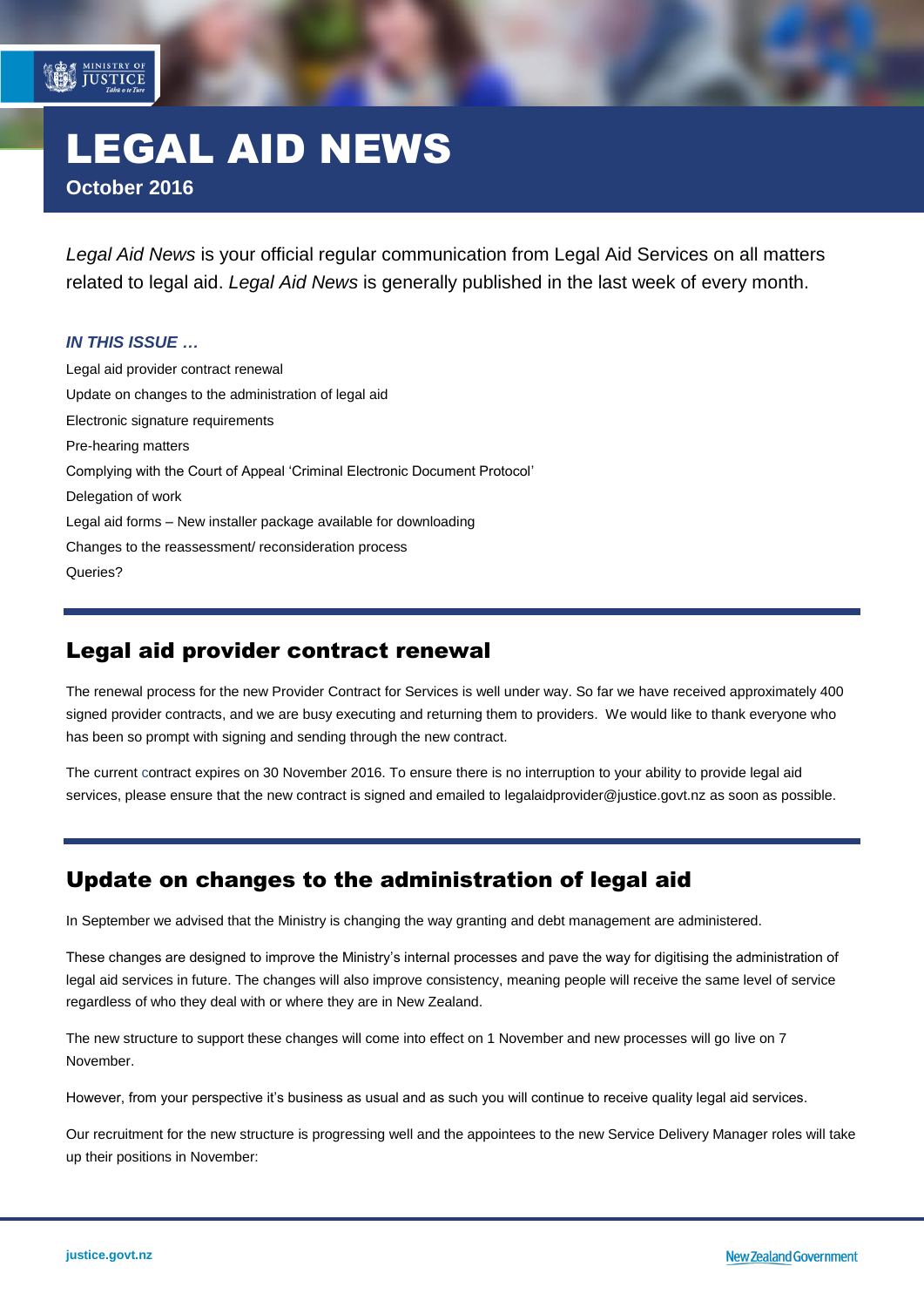- Mel Gallagher, Call Services Manager in the Ministry's Collections unit, joins the team on 1 November, based out of Auckland
- Robert Ives, Service Delivery Manager at Wellington Free Ambulance, takes up the position on 21 November, based out of Wellington.

These are key roles in the new structure, and both Mel and Robert will bring considerable service delivery and management experience to the Legal Aid Services team.

<span id="page-1-0"></span>We will keep you informed of developments and provide information relating to the office closures nearer the time.

### Electronic signature requirements

Legal Aid Services can accept electronic signatures on invoices etc, where the following requirements are met:

- the lead provider's name or signature is hand-written or typed in the signature box
- the document was sent electronically from the lead provider's recognised email address.

<span id="page-1-1"></span>A recognised email address can be the lead provider's address for legal aid matters, or an email address recognised as belonging to the lead provider's firm.

### Pre-hearing matters

This article is to provide clarity about when the *pre-hearing matters* fixed fee can be claimed.

The *pre-hearing matters* fixed fee for all proceedings can only be claimed, once the matter is to progress to the hearing stage, or once the Judge has made a direction for legal representation.

When submitting a claim for this fixed fee, the grants officer will check that a significant number of the relevant tasks as listed in the fee schedule have been completed. The grants officer will refuse a claim where the only work completed was reporting to the client.

<span id="page-1-2"></span>On the invoice, the provider must provide an update on the current status of the proceedings or attach copies of the relevant order/agreement/judgment.

## Complying with the Court of Appeal 'Criminal Electronic Document Protocol'

The Court of Appeal Criminal Electronic Document Protocol (the Protocol) imposes requirements on legal aid providers when preparing submissions for appeal hearings. To recognise the associated costs, the activity 'Preparation of appeals' activity in the 'Schedule H: Fees schedule for Appeals to the Court of Appeal' now includes complying with the Protocol as a task covered by the fixed fee. The revised fee schedule is in the [Criminal fixed fee schedules -](http://www.justice.govt.nz/assets/Documents/Publications/July-2016-Criminal-Fee-Schedules3.pdf) 4 July 2016 available on the Ministry website here: <http://www.justice.govt.nz/assets/Documents/Publications/July-2016-Criminal-Fee-Schedules3.pdf>